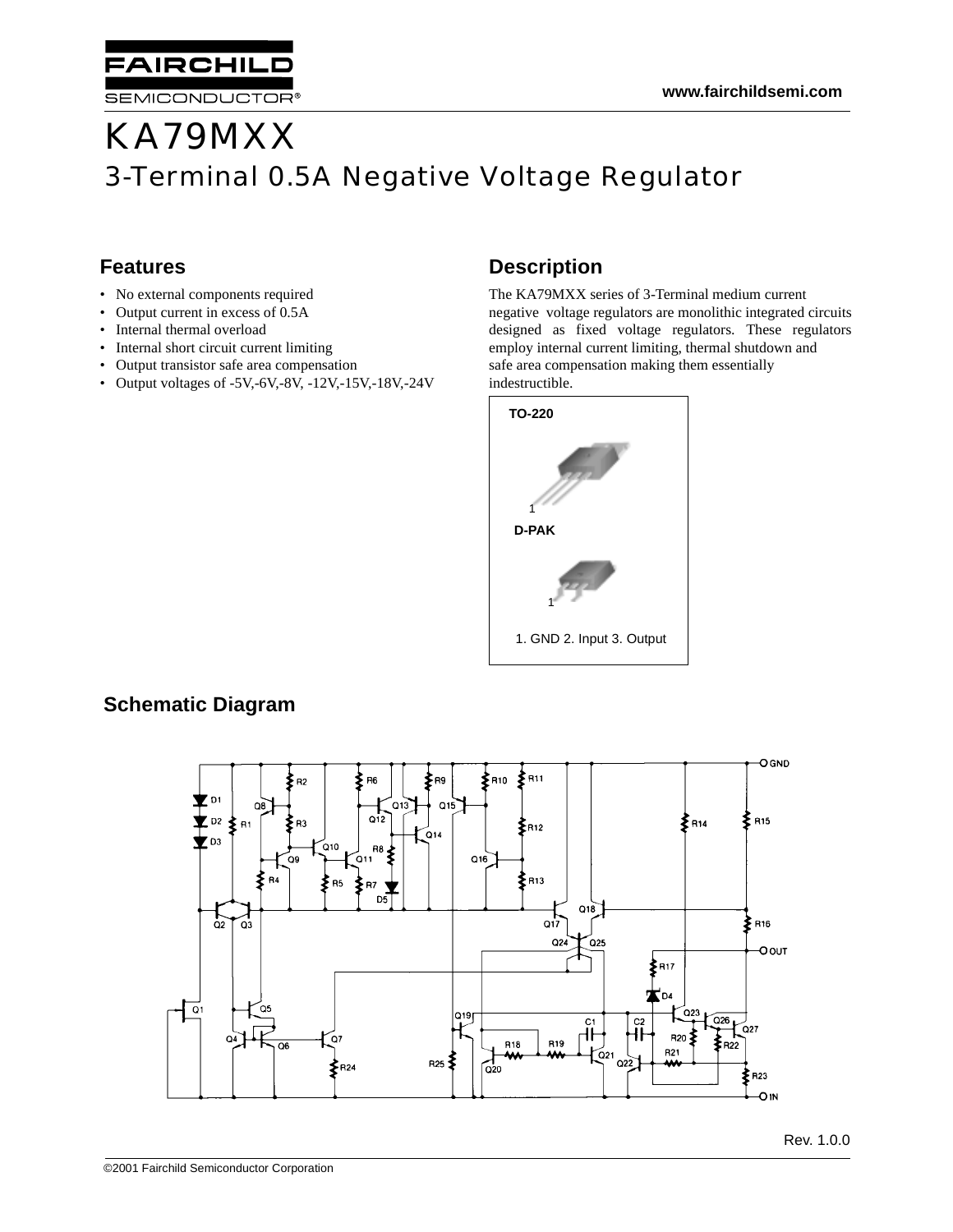### **Absolute Maximum Ratings**

| <b>Parameter</b>                                            | <b>Symbol</b>                 | Value        | Unit               |
|-------------------------------------------------------------|-------------------------------|--------------|--------------------|
| Input Voltage(for $V_O = -5V$ to -18V)<br>$(for VO = -24V)$ | V<br>V١                       | -35<br>$-40$ |                    |
| <b>Thermal Resistance Junction-Cases</b>                    | Rejc                          |              | $\rm ^{\circ}C$ /W |
| Thermal Resistance Junction-Air                             | R <sub>0</sub> J <sub>A</sub> | 65           | $\degree$ C /W     |
| <b>Operating Temperature Range</b>                          | Topr                          | $0 - +125$   | °C                 |
| Storage Temperature Range                                   | TstG                          | $-65 - +125$ | °€                 |

### **Electrical Characteristics (KA79M05/KA79M05R)**

(Refer to test circuit,  $0 °C \leq T_J \leq +125 °C$ ,  $\vert O$  =350mA,  $V_I$  =-10V, unless otherwise specified,  $C_I$  =0.33 $\mu$ F, CO=0.1 $\mu$ F)

| <b>Parameter</b>             | Symbol         | <b>Conditions</b>                                              |                     | Min.                     | Typ.           | Max.                         | Unit    |
|------------------------------|----------------|----------------------------------------------------------------|---------------------|--------------------------|----------------|------------------------------|---------|
|                              |                | TJ= $+25$ °C                                                   |                     | $-4.8$                   | -5             | $-5.2$                       |         |
| Output Voltage               | Vo             | $IO$ = 5mA to 350mA<br>$V_1 = -V7$ to $-25V$                   |                     | $-4.75$                  | -5             | $-5.25$                      | V       |
|                              | ΔVO.           |                                                                | $V = -7V$ to $-25V$ | $\blacksquare$           | 7.0            | 50                           | mV      |
| Line Regulation (Note1)      |                | $T_J = +25^{\circ}C$                                           | $V = -8V$ to $-25V$ | $\blacksquare$           | 2.0            | 30                           |         |
| Load Regulation (Note1)      | $\Delta$ VO    | $IO = 5mA$ to 500mA<br>$T_J = +25 °C$                          |                     |                          | 30             | 100                          | mV      |
| Quiescent Current            | IQ             | TJ= $+25$ °C                                                   |                     | $\blacksquare$           | 3.0            | 6.0                          | mA      |
|                              |                | $I_O = 5mA$ to 350 mA<br>$IO = 200mA$<br>$V_1 = -8V$ to $-25V$ |                     | $\blacksquare$           | $\blacksquare$ | $0.4^{\circ}$                | mA      |
| Quiescent Current Change     | ΔlQ            |                                                                |                     | $\blacksquare$           | $\overline{a}$ | 0.4                          |         |
| Output Voltage Drift         | ΔVο/ΔΤ         | $IQ = 5mA$                                                     |                     |                          | $-0.2$         | $\blacksquare$               | mV/°C   |
| <b>Output Noise Voltage</b>  | V <sub>N</sub> | $f = 10Hz$ , 100KHz<br>$TA = +25 °C$                           |                     | $\blacksquare$           | 40             |                              | $\mu$ V |
| <b>Ripple Rejection</b>      | <b>RR</b>      | $f = 120$ Hz<br>VJ= -8Vto -18V                                 |                     | 54                       | 60             | $\overline{\phantom{a}}$     | dB      |
| Dropout Voltage              | VD             | TJ = +25 $^{\circ}$ C, IO = 500mA                              |                     | $\blacksquare$           | 1.1            | $\overline{\phantom{0}}$     | $\vee$  |
| <b>Short Circuit Current</b> | <b>ISC</b>     | TJ= $+25$ °C, V <sub>I</sub> = $-35V$                          |                     | $\overline{\phantom{a}}$ | 140            | $\qquad \qquad \blacksquare$ | mA      |
| <b>Peak Current</b>          | <b>IPK</b>     | TJ= $+25$ °C                                                   |                     | $\blacksquare$           | 650            | $\qquad \qquad \blacksquare$ | mA      |

#### **Note:**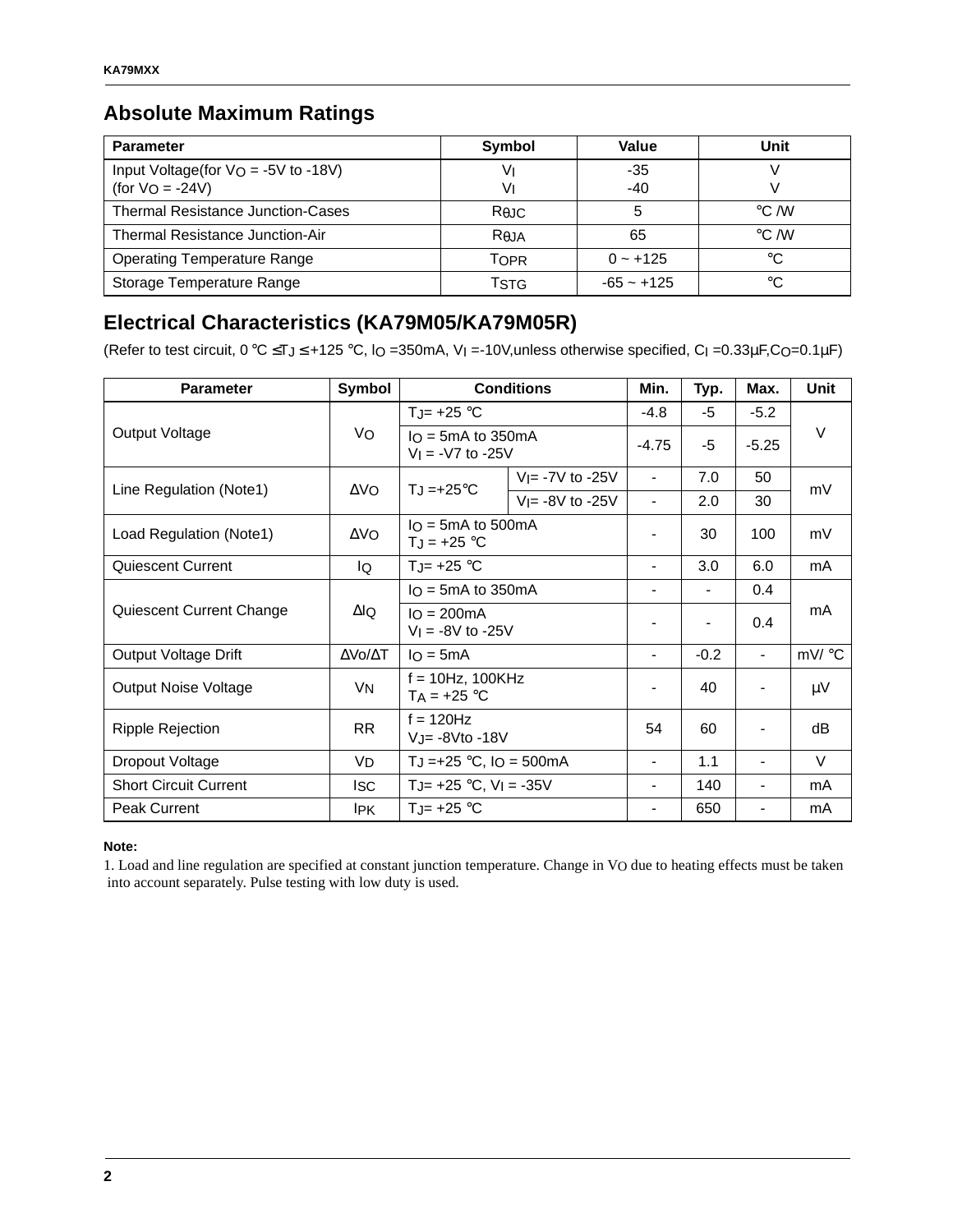### **Electrical Characteristics (KA79M06)**

(Refer to test circuit,  $0 °C \leq T_J \leq +125 °C$ ,  $IO = 350mA$ ,  $V_I = -11 V$ , unless otherwise specified)

| <b>Parameter</b>             | <b>Symbol</b> | <b>Conditions</b>                                |                                    | Min.                         | Typ.   | Max.           | Unit  |
|------------------------------|---------------|--------------------------------------------------|------------------------------------|------------------------------|--------|----------------|-------|
|                              |               | TJ= $+25$ °C                                     |                                    | $-5.75$                      | $-6.0$ | $-6.25$        |       |
| Output Voltage               | Vo            | $I_O = 5mA$ to 350 mA<br>$V_1 = -8.0V$ to $-25V$ |                                    | - 5.7                        | $-6.0$ | $-6.3$         | V     |
|                              | $\Delta V_O$  | $T_J = +25$ °C                                   | $V = -8V$ to -25V                  | $\overline{\phantom{a}}$     | 7.0    | 60             |       |
| Line Regulation (Note1)      |               |                                                  | $V_1 = -9V$ to -19V                | $\blacksquare$               | 2.0    | 40             | mV    |
| Load Regulation (Note1)      | $\Delta$ VO   | $T_{J}$ = +25 °C                                 | $I_O = 5.0mA$ to 500 mA            | $\qquad \qquad \blacksquare$ | 30     | 120            | mV    |
| Quiescent Current            | lQ.           | $T_{J}$ = +25 °C                                 |                                    | $\blacksquare$               | 3      | 6              | mA    |
| Quiescent Current Change     | ΔlQ           | $I_O = 5mA$ to 350 mA                            |                                    |                              |        | $0.4^{\circ}$  |       |
|                              |               | $V_1 = -8V$ to $-25V$                            |                                    | $\blacksquare$               |        | 0.4            | mA    |
| Output Voltage Drift         | ΔVΟ/ΔΤ        | $I_O = 5mA$                                      |                                    | $\blacksquare$               | 0.4    | $\blacksquare$ | mV/°C |
| <b>Output Noise Voltage</b>  | VN            |                                                  | f = 10Hz to 100KHz, $T_A$ = +25 °C |                              | 50     |                | μV    |
| Ripple Rejection             | RR.           | $f = 120$ Hz, $V = -9V$ to -19V                  |                                    | 54                           | 60     | $\blacksquare$ | dB    |
| Dropout Voltage              | VD            | $IO = 500mA, TJ = +25 °C$                        |                                    | $\blacksquare$               | 1.1    | $\blacksquare$ | V     |
| <b>Short Circuit Current</b> | lsc           | $V_1 = -35V$ , T <sub>J</sub> = $+25$ °C         |                                    | -                            | 140    |                | mA    |
| <b>Peak Current</b>          | IPK.          | $T_{\cdot} = +25$ °C                             |                                    | $\qquad \qquad \blacksquare$ | 650    |                | mA    |

#### **Note:**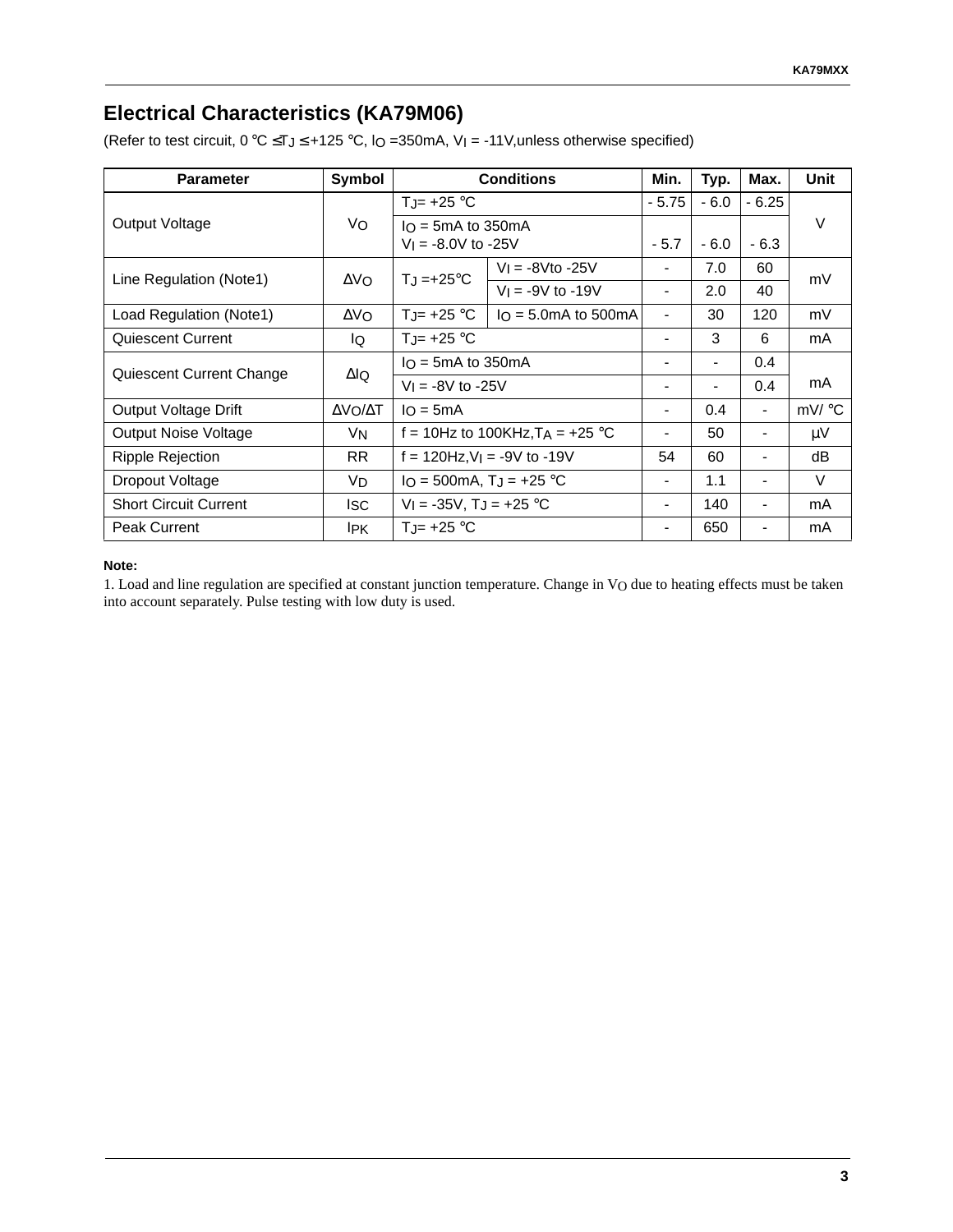# **Electrical Characteristics (KA79M08/KA79M08R)**

(Refer to test circuit,  $0 °C \leq T_J \leq +125 °C$ ,  $IO = 350mA$ ,  $V_I = -14V$ , unless otherwise specified)

| <b>Parameter</b>             | Symbol         | <b>Conditions</b>                            |                                    | Min.           | Typ.                     | Max.                     | Unit   |        |  |
|------------------------------|----------------|----------------------------------------------|------------------------------------|----------------|--------------------------|--------------------------|--------|--------|--|
|                              |                | TJ= $+25$ °C                                 |                                    |                |                          | $-7.7$                   | $-8.0$ | $-8.3$ |  |
| Output Voltage               | Vo             | $I_O = 5mA$ to 350 mA                        |                                    |                |                          |                          | V      |        |  |
|                              |                | $V_1 = -10.5V$ to $-25V$                     |                                    | $-7.6$         | $-8.0$                   | $-8.4$                   |        |        |  |
| Line Regulation (Note1)      | $\Delta$ VO    | $T_J = +25^{\circ}C$                         | $V_1 = -10.5V$ to $-25V$           | $\blacksquare$ | 7.0                      | 80                       | mV     |        |  |
|                              |                |                                              | $V_1 = -11V$ to $-21V$             |                | 2.0                      | 50                       |        |        |  |
| Load Regulation (Note1)      | $\Delta$ VO    | $T_{J}$ = +25 °C                             | $I_O = 5.0 \text{mA}$ to 500 mA    | $\blacksquare$ | 30                       | 160                      | mV     |        |  |
| Quiescent Current            | lQ.            | $T_{J}$ = +25 °C                             |                                    | $\blacksquare$ | 3                        | 6                        | mA     |        |  |
| Quiescent Current Change     | $\Delta$ lQ    | $I_O = 5mA$ to 350 mA                        |                                    |                | $\blacksquare$           | 0.4                      |        |        |  |
|                              |                | $V_1 = -8V$ to $-25V$                        |                                    |                | $\overline{\phantom{a}}$ | 0.4                      | mA     |        |  |
| Output Voltage Drift         | ΔVΟ/ΔΤ         | $I_O = 5mA$                                  |                                    | $\blacksquare$ | $-0.6$                   | $\overline{\phantom{a}}$ | mV/ °C |        |  |
| <b>Output Noise Voltage</b>  | V <sub>N</sub> |                                              | f = 10Hz to 100KHz, $T_A$ = +25 °C |                | 60                       | $\blacksquare$           | μV     |        |  |
| Ripple Rejection             | <b>RR</b>      | $f = 120$ Hz, $V$ <sub>I</sub> = -9V to -19V |                                    | 54             | 59                       | $\blacksquare$           | dB     |        |  |
| Dropout Voltage              | VD.            | $IO = 500mA, TJ = +25 °C$                    |                                    | $\blacksquare$ | 1.1                      | $\overline{\phantom{a}}$ | $\vee$ |        |  |
| <b>Short Circuit Current</b> | lsc.           | $V_1 = -35V$ , T <sub>J</sub> = +25 °C       |                                    |                | 140                      | $\blacksquare$           | mA     |        |  |
| <b>Peak Current</b>          | <b>IPK</b>     | $T_{J}$ = +25 °C                             |                                    |                | 650                      |                          | mA     |        |  |

#### **Note:**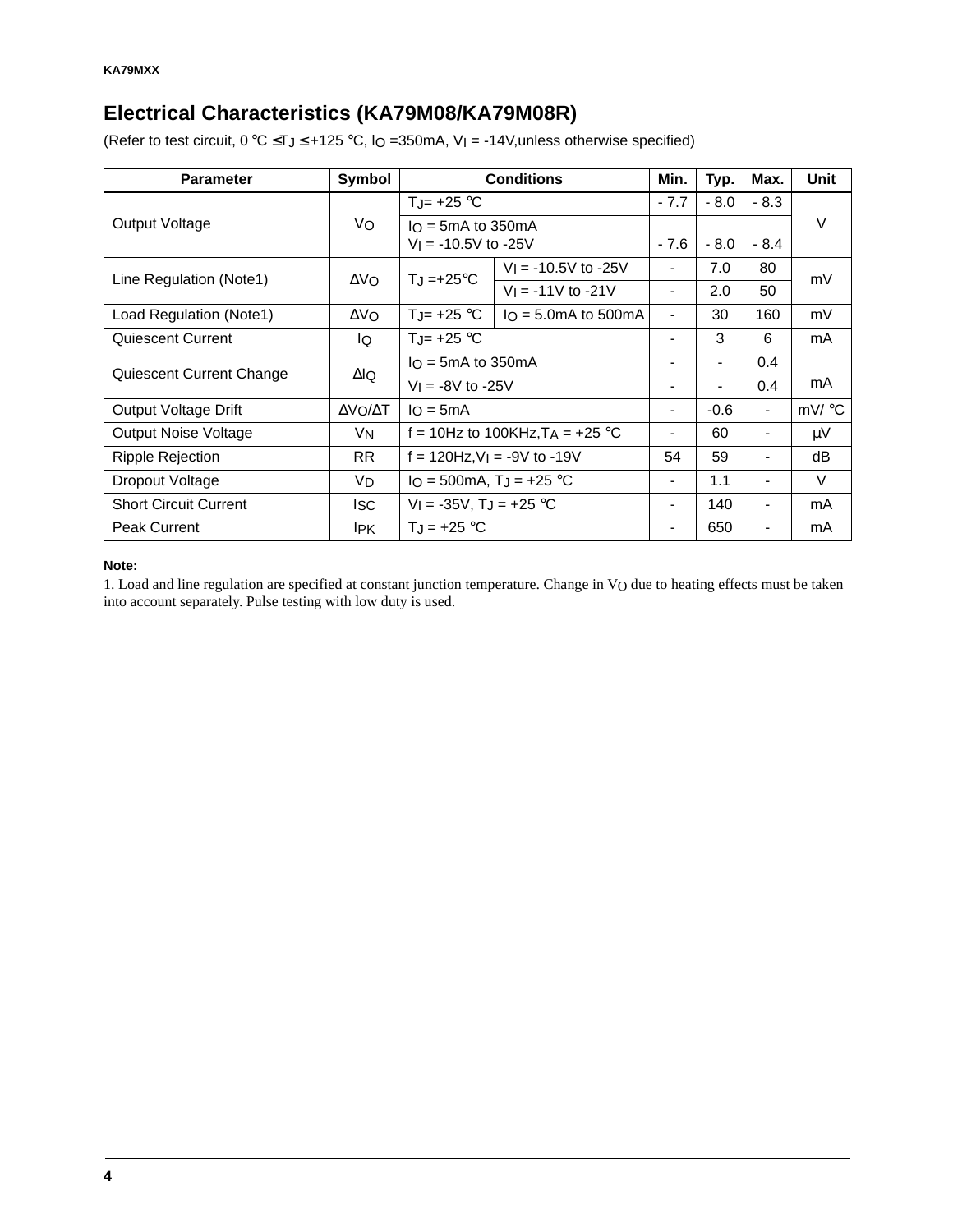## **Electrical Characteristics (KA79M12)**

(Refer to test circuit,  $0 °C \leq T_J \leq +125 °C$ ,  $IO = 350mA$ ,  $V_I = -19V$ , unless otherwise specified)

| <b>Parameter</b>             | <b>Symbol</b> | <b>Conditions</b>                             |                                   | Min.                         | Typ.   | Max.           | Unit  |               |  |
|------------------------------|---------------|-----------------------------------------------|-----------------------------------|------------------------------|--------|----------------|-------|---------------|--|
|                              |               | TJ= $+25$ °C                                  |                                   | $-11.5$                      | $-12$  | $-12.5$        |       |               |  |
| Output Voltage               | Vo            | $I_O = 5mA$ to 350 mA                         |                                   |                              | $-12$  |                | V     |               |  |
|                              |               | $V_1 = -14.5V$ to $-30V$                      |                                   | $-11.4$                      |        | $-12.6$        |       |               |  |
| Line Regulation (Note1)      | $\Delta V_O$  | $T_J = +25$ °C                                | $V_1 = -14.5V$ to $-30V$          | $\overline{\phantom{a}}$     | 8.0    | 80             | mV    |               |  |
|                              |               |                                               | $V_1 = -15V$ to $-25V$            | $\blacksquare$               | 3.0    | 50             |       |               |  |
| Load Regulation (Note1)      | $\Delta$ VO   | $T_{\rm J}$ = +25 °C                          | $I_O = 5.0mA$ to 500 mA           | $\overline{\phantom{a}}$     | 30     | 240            | mV    |               |  |
| Quiescent Current            | lQ.           | $T_{J}$ = +25 °C                              |                                   | $\blacksquare$               | 3      | 6              | mA    |               |  |
|                              |               | $I_O = 5mA$ to 350 mA                         |                                   |                              |        |                |       | $0.4^{\circ}$ |  |
| Quiescent Current Change     | ΔlQ           | $V_1 = -14.5V$ to $-30V$                      |                                   | $\blacksquare$               |        | 0.4            | mA    |               |  |
| Output Voltage Drift         | ΔVΟ/ΔΤ        | $I_O = 5mA$                                   |                                   | $\blacksquare$               | $-0.8$ | $\blacksquare$ | mV/°C |               |  |
| <b>Output Noise Voltage</b>  | VN            |                                               | f = 10Hz to 100KHz, $TA = +25$ °C |                              | 75     |                | μV    |               |  |
| Ripple Rejection             | RR.           | $f = 120$ Hz, $V$ <sub>I</sub> = -15V to -25V |                                   | 54                           | 60     | $\blacksquare$ | dB    |               |  |
| Dropout Voltage              | VD            | $IO = 500mA, TJ = +25 °C$                     |                                   | $\blacksquare$               | 1.1    | $\blacksquare$ | V     |               |  |
| <b>Short Circuit Current</b> | lsc           | $V_1 = -35V$ , T <sub>J</sub> = $+25$ °C      |                                   | -                            | 140    |                | mA    |               |  |
| <b>Peak Current</b>          | IPK.          | $T_{\cdot} = +25$ °C                          |                                   | $\qquad \qquad \blacksquare$ | 650    |                | mA    |               |  |

#### **Note:**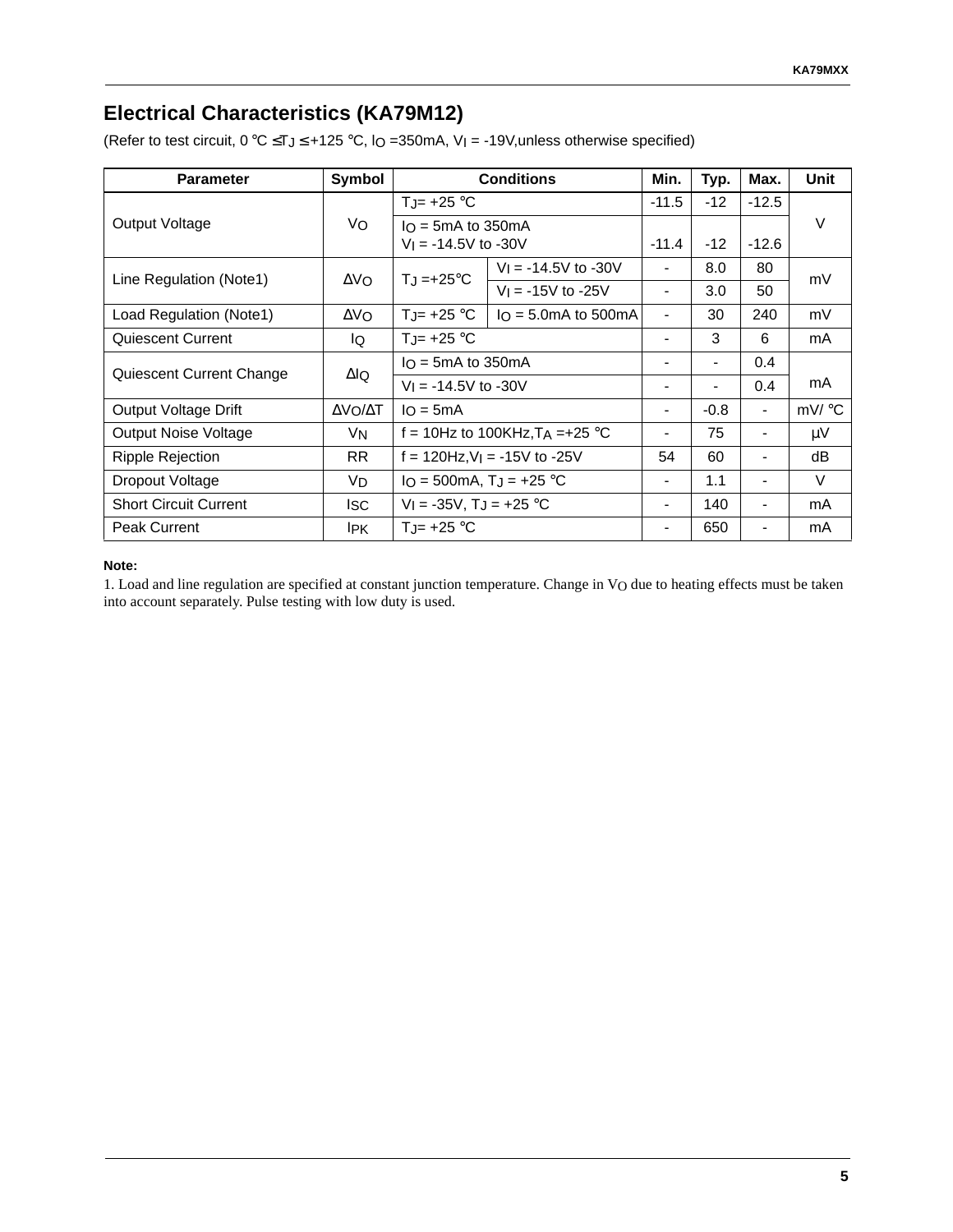# **Electrical Characteristics (KA79M15)**

(Refer to test circuit,  $0 °C \leq T_J \leq +125 °C$ ,  $IO = 350mA$ ,  $V_I = -23V$ , unless otherwise specified)

| <b>Parameter</b>             | Symbol         |                                                   | <b>Conditions</b>                 | Min.                         | Typ.                     | Max.           | Unit    |
|------------------------------|----------------|---------------------------------------------------|-----------------------------------|------------------------------|--------------------------|----------------|---------|
|                              |                | $T_{J}$ = +25 °C                                  |                                   | $-14.4$                      | $-15$                    | $-15.6$        |         |
| Output Voltage               | Vo             | $I_O = 5mA$ to 350 mA<br>$V_1 = -17.5V$ to $-30V$ |                                   | $-14.25$                     | $-15$                    | $-15.75$       | V       |
| Line Regulation (Note1)      | $\Delta V_O$   | $T_J = +25^{\circ}C$                              | $V_1 = -17.5V$ to -30V            | $\blacksquare$               | 9.0                      | 80             | mV      |
|                              |                |                                                   | $V_1 = -18V$ to -28V              |                              | 5.0                      | 50             |         |
| Load Regulation (Note1)      | $\Delta$ VO    | $T_{J}$ = +25 °C                                  | $I_O = 5.0mA$ to 500mA            |                              | 30                       | 240            | mV      |
| Quiescent Current            | lo.            | $T_{J}$ = +25 °C                                  |                                   | $\overline{\phantom{a}}$     | 3                        | 6              | mA      |
|                              |                | $I_O = 5mA$ to 350 mA                             |                                   |                              |                          | 0.4            |         |
| Quiescent Current Change     | $\Delta$ lQ    | $V_1 = -17.5V$ to $-28V$                          |                                   | $\qquad \qquad \blacksquare$ | $\overline{\phantom{a}}$ | 0.4            | mA      |
| Output Voltage Drift         | ΔVΟ/ΔΤ         | $I \cap = 5mA$                                    |                                   | $\overline{\phantom{a}}$     | $-1.0$                   | $\blacksquare$ | mV/°C   |
| Output Noise Voltage         | V <sub>N</sub> |                                                   | f = 10Hz to 100KHz, $TA = +25$ °C |                              | 90                       |                | $\mu$ V |
| Ripple Rejection             | RR.            | $f = 120$ Hz, V <sub>I</sub> = -18.5V to -28.5V   |                                   | 54                           | 59                       |                | dB      |
| Dropout Voltage              | V <sub>D</sub> | $IO = 500mA, TJ = +25 °C$                         |                                   | $\qquad \qquad \blacksquare$ | 1.1                      |                | V       |
| <b>Short Circuit Current</b> | <b>I</b> SC    | $V_1 = -35V$ , T <sub>J</sub> = +25 °C            |                                   |                              | 140                      |                | mA      |
| <b>Peak Current</b>          | <b>IPK</b>     | $T_{J}$ = +25 °C                                  |                                   |                              | 650                      |                | mA      |

#### **Note:**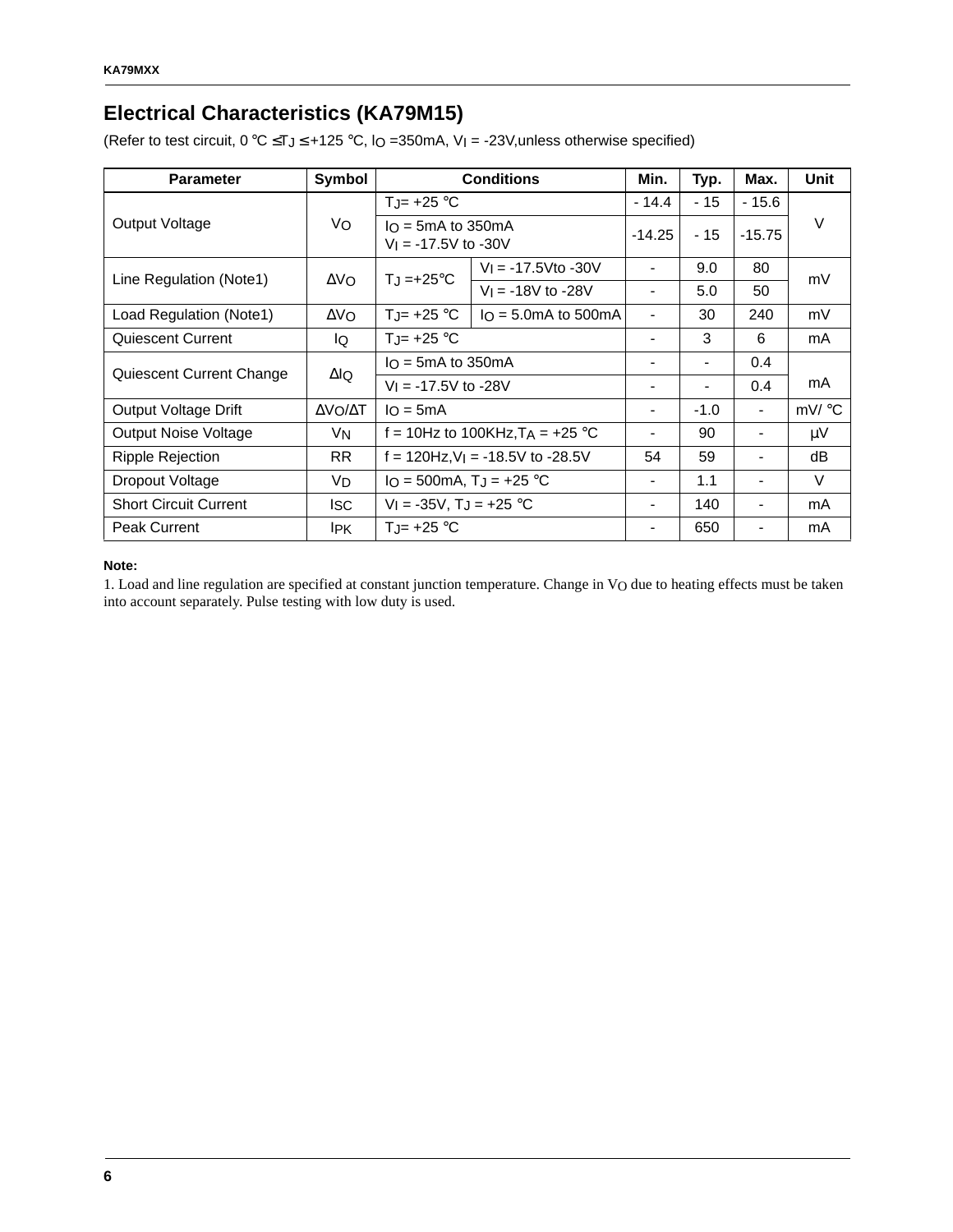### **Electrical Characteristics (KA79M18)**

(Refer to test circuit,  $0 °C \leq T_J \leq +125 °C$ ,  $IO = 350mA$ ,  $V_I = -27V$ , unless otherwise specified)

| <b>Parameter</b>             | Symbol         | <b>Conditions</b>                      |                                                            | Min.                     | Typ.   | Max.                     | <b>Unit</b> |         |  |
|------------------------------|----------------|----------------------------------------|------------------------------------------------------------|--------------------------|--------|--------------------------|-------------|---------|--|
|                              |                | TJ= $+25$ °C                           |                                                            |                          |        | $-17.3$                  | $-18$       | $-18.7$ |  |
| Output Voltage               | Vo             |                                        | $I_O = 5mA$ to 350 mA<br>$-17.1$<br>$V_1 = -21V$ to $-33V$ |                          | $-18$  | $-18.9$                  | V           |         |  |
| Line Regulation (Note1)      | $\Delta$ Vo    |                                        | $VI = -21V$ to $-33V$                                      | $\blacksquare$           | 9.0    | 80                       | mV          |         |  |
|                              |                | $T_J = +25$ °C                         | $V_1 = -24V$ to $-30V$                                     | $\blacksquare$           | 5.0    | 80                       |             |         |  |
| Load Regulation (Note1)      | $\Delta$ VO    | T.I= $+25$ °C                          | $I_O = 5.0 \text{mA}$ to 500 mA                            | $\blacksquare$           | 30     | 360                      | mV          |         |  |
| Quiescent Current            | lQ.            | TJ= $+25$ °C                           |                                                            | $\blacksquare$           | 3      | 6                        | mA          |         |  |
|                              |                | $I_O = 5mA$ to 350 mA                  |                                                            |                          |        | 0.4                      |             |         |  |
| Quiescent Current Change     | $\Delta$ lQ    | $V_1 = -21V$ to $-33V$                 |                                                            |                          |        | 0.4                      | mA          |         |  |
| Output Voltage Drift         | ΔVΟ/ΔΤ         | $I_O = 5mA$                            |                                                            | $\overline{\phantom{a}}$ | $-1.0$ | $\overline{\phantom{a}}$ | mV/ °C      |         |  |
| <b>Output Noise Voltage</b>  | V <sub>N</sub> |                                        | f = 10Hz to 100KHz, $T_A$ = +25 °C                         | $\overline{\phantom{a}}$ | 110    |                          | μV          |         |  |
| <b>Ripple Rejection</b>      | <b>RR</b>      | $f = 120$ Hz, $V_1 = -22V$ to $-32V$   |                                                            | 54                       | 59     |                          | dB          |         |  |
| Dropout Voltage              | VD.            | $IO = 500mA, TJ = +25 °C$              |                                                            | $\overline{\phantom{a}}$ | 1.1    |                          | $\vee$      |         |  |
| <b>Short Circuit Current</b> | Isc.           | $V_1 = -35V$ , T <sub>J</sub> = +25 °C |                                                            | $\overline{\phantom{a}}$ | 140    |                          | mA          |         |  |
| <b>Peak Current</b>          | IPK.           | TJ= $+25$ °C                           |                                                            | -                        | 650    |                          | mA          |         |  |

#### **Note;**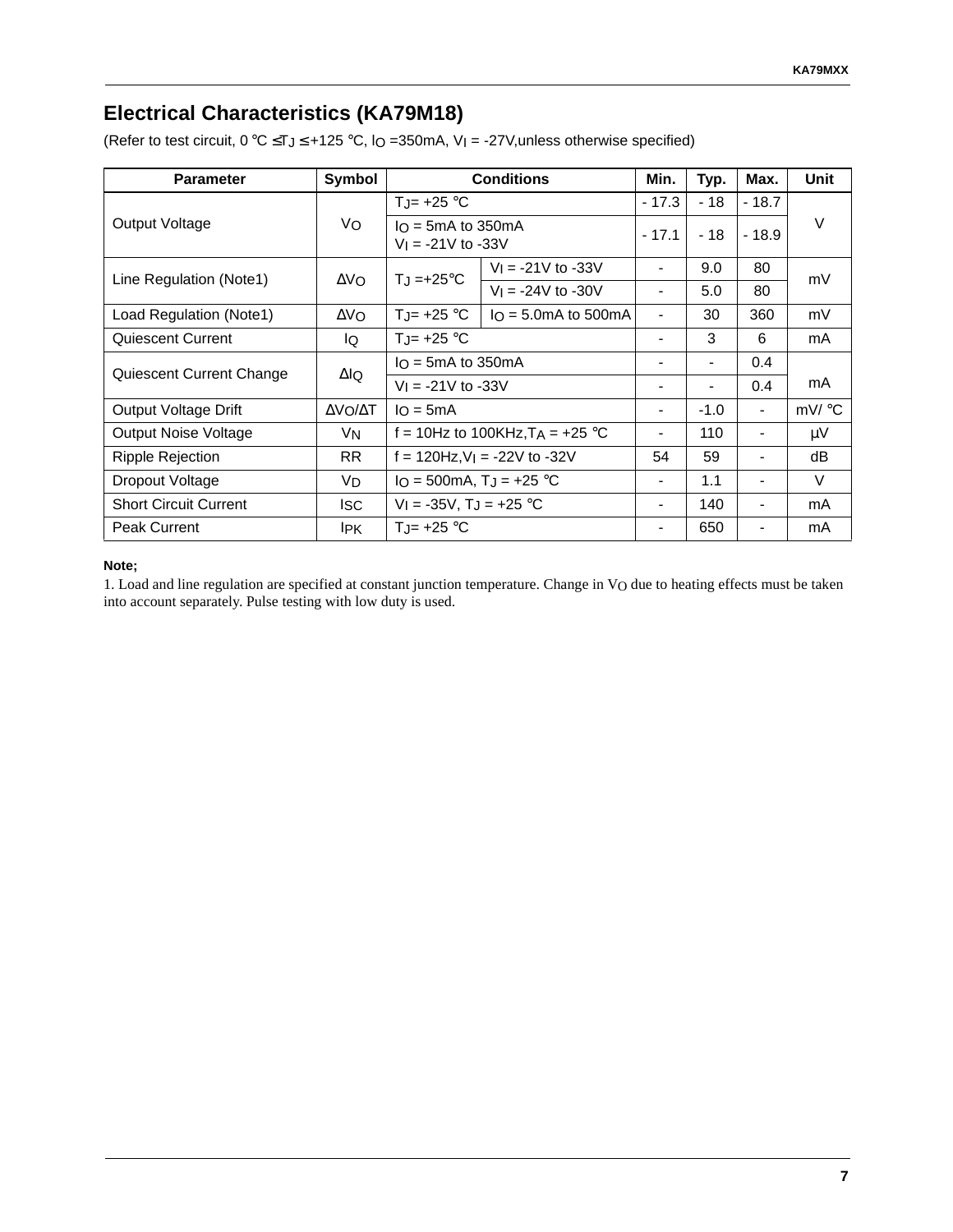## **Electrical Characteristics (KA79M24)**

(Refer to test circuit,  $0 °C \leq T_J \leq +125 °C$ ,  $IO = 350mA$ ,  $V_I = -33V$ , unless otherwise specified)

| <b>Parameter</b>             | Symbol       | <b>Conditions</b>                               |                                    | Min.                     | Typ.           | Max.                     | Unit  |
|------------------------------|--------------|-------------------------------------------------|------------------------------------|--------------------------|----------------|--------------------------|-------|
|                              |              | TJ= $+25$ °C                                    |                                    | $-23$                    | $-24$          | - 25                     |       |
| Output Voltage               | Vo           | $I_O = 5mA$ to 350 mA<br>$V_1 = -27V$ to $-38V$ |                                    | $-22.8$                  | $-24$          | $-25.2$                  | V     |
| Line Regulation (Note1)      | $\Delta V_O$ | $T_{\rm J}$ =+25°C                              | $V_1 = -27V$ to $-38V$             | $\blacksquare$           | 9.0            | 80                       | mV    |
|                              |              |                                                 | $V_1 = -30V$ to $-36V$             | $\blacksquare$           | 5.0            | 70                       |       |
| Load Regulation (Note1)      | $\Delta$ VO  | $T_{\cdot}$ = +25 °C                            | $I_O = 5.0mA$ to 500mA             | $\overline{\phantom{0}}$ | 30             | 300                      | mV    |
| Quiescent Current            | IQ.          | $T_{J}$ = +25 °C                                |                                    | $\blacksquare$           | 3              | 6                        | mA    |
|                              |              | $I_O = 5mA$ to 350 mA                           |                                    |                          | $\blacksquare$ | 0.4                      |       |
| Quiescent Current Change     | ΔlQ          | $V_1 = -27V$ to $-38V$                          |                                    |                          | $\blacksquare$ | 0.4                      | mA    |
| Output Voltage Drift         | ΔVΟ/ΔΤ       | $I_O = 5mA$                                     |                                    | $\overline{\phantom{0}}$ | $-1.0$         | $\overline{\phantom{a}}$ | mV/°C |
| <b>Output Noise Voltage</b>  | VN           |                                                 | f = 10Hz to 100KHz, $T_A$ = +25 °C |                          | 180            | $\overline{\phantom{0}}$ | μV    |
| Ripple Rejection             | <b>RR</b>    | $f = 120$ Hz, $V = -28V$ to $-38V$              |                                    | 54                       | 58             | $\blacksquare$           | dВ    |
| Dropout Voltage              | VD           | $IO = 500mA, TJ = +25 °C$                       |                                    | $\blacksquare$           | 1.1            | $\overline{\phantom{a}}$ | V     |
| <b>Short Circuit Current</b> | lsc.         | $V_1 = -35V$ , T <sub>J</sub> = +25 °C          |                                    |                          | 140            | -                        | mA    |
| <b>Peak Current</b>          | IPK.         | $T_{J}$ = +25 °C                                |                                    |                          | 650            |                          | mA    |

#### **Note:**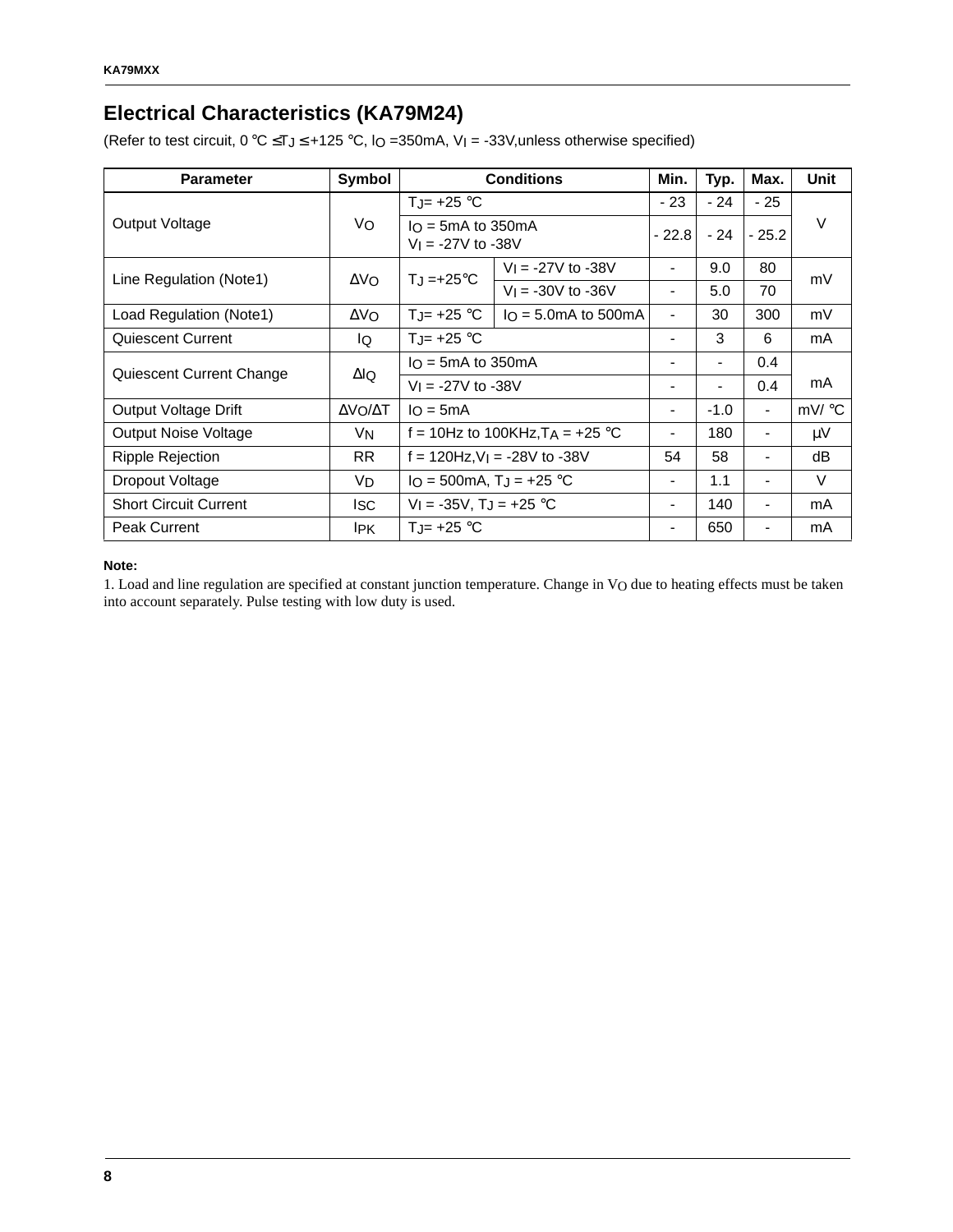### **Typical Applications**



**Figure 1. Fixed Output Regulator**



**Figure 2. Variable Output**

**Notes:**

- 1. Required for stability. For value given, capacitor must be solid tantalum. 25µF aluminum electrolytic may be substituted.
- 2. C2 improves transient response and ripple rejection. Do not increase beyond 50µF.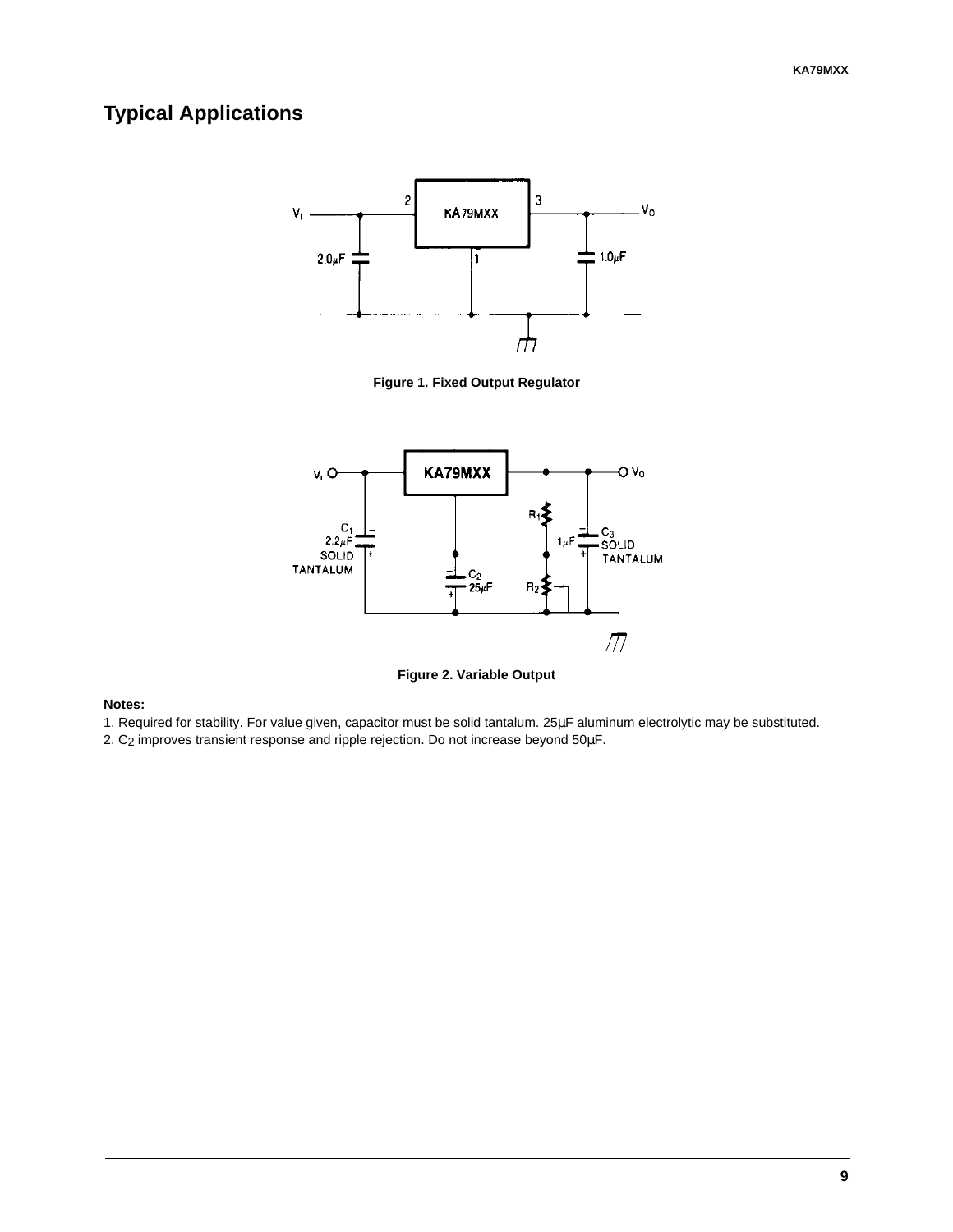### **Mechanical Dimensions**

#### **Package**

#### **Dimensions in millimeters**

**TO-220**

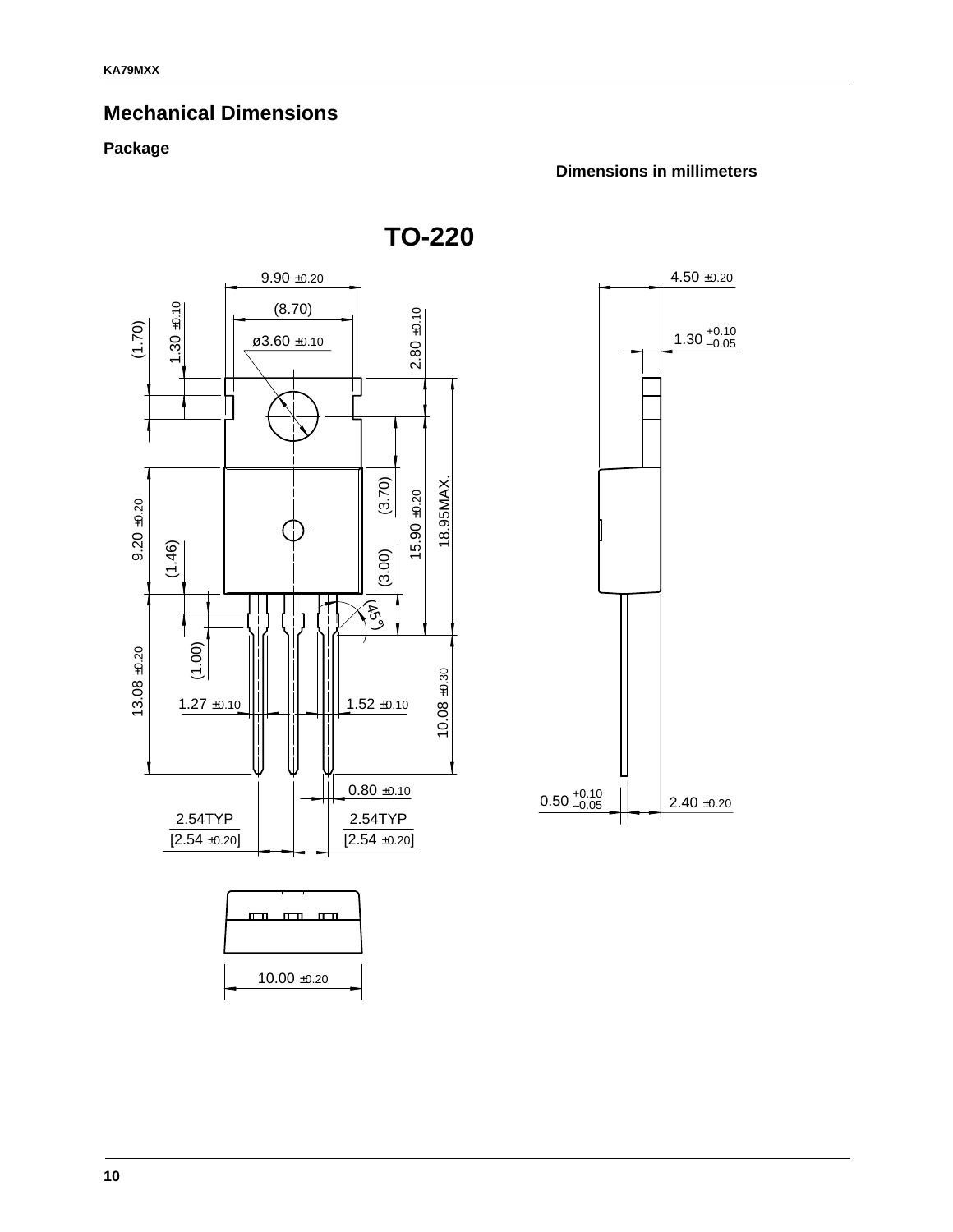#### **Mechanical Dimensions (Continued)**

#### **Package**



**Dimensions in millimeters**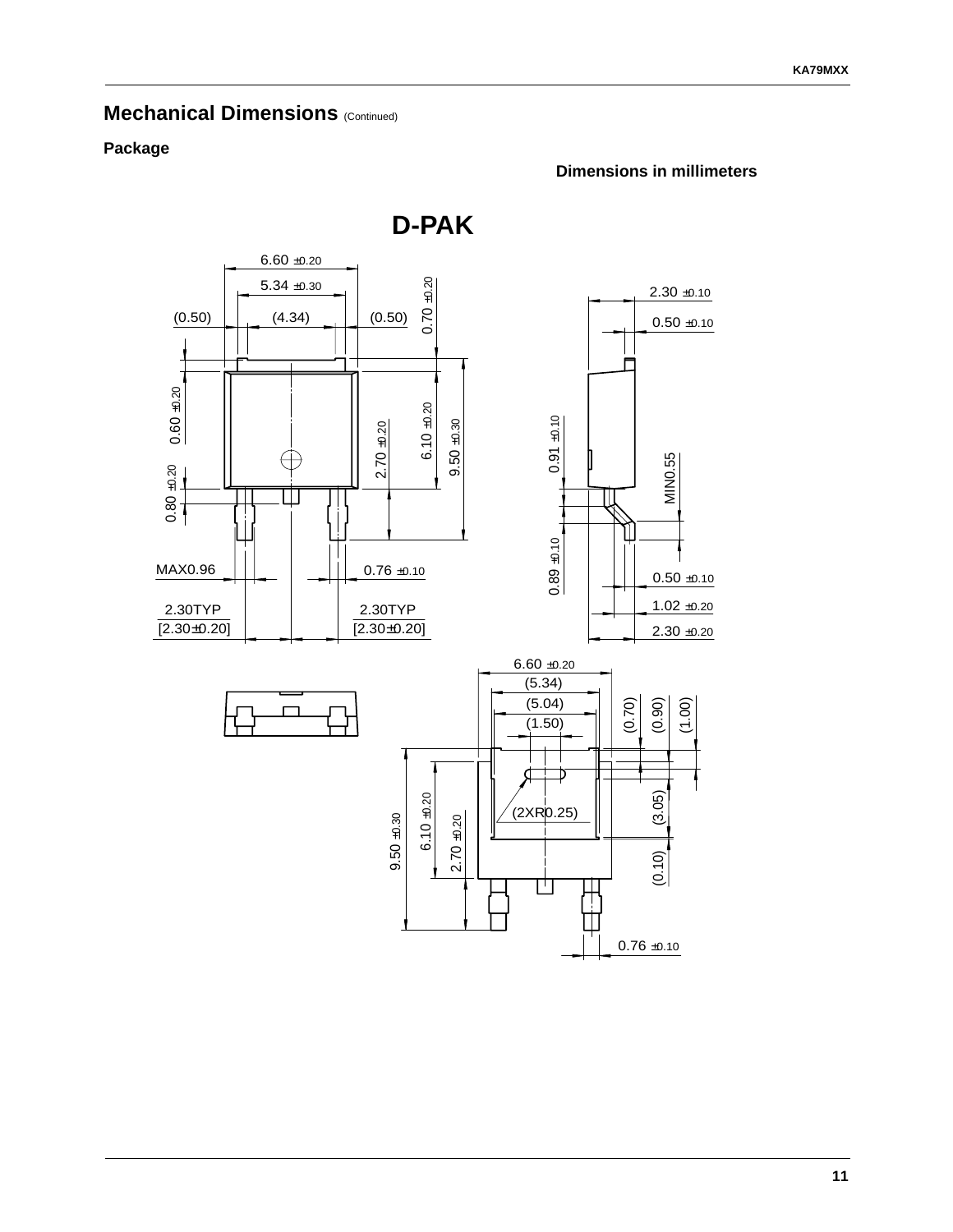# **Ordering Information**

| <b>Product Number</b> | Package | <b>Operating Temperature</b> |
|-----------------------|---------|------------------------------|
| KA79M05               |         |                              |
| KA79M06               |         |                              |
| KA79M08               |         |                              |
| KA79M12               | TO-220  |                              |
| KA79M15               |         | $0 - + 125$ °C               |
| <b>KA79M18</b>        |         |                              |
| KA79M24               |         |                              |
| <b>KA79M05R</b>       |         |                              |
| KA79M08R              | D-PAK   |                              |
| KA79M12R              |         |                              |